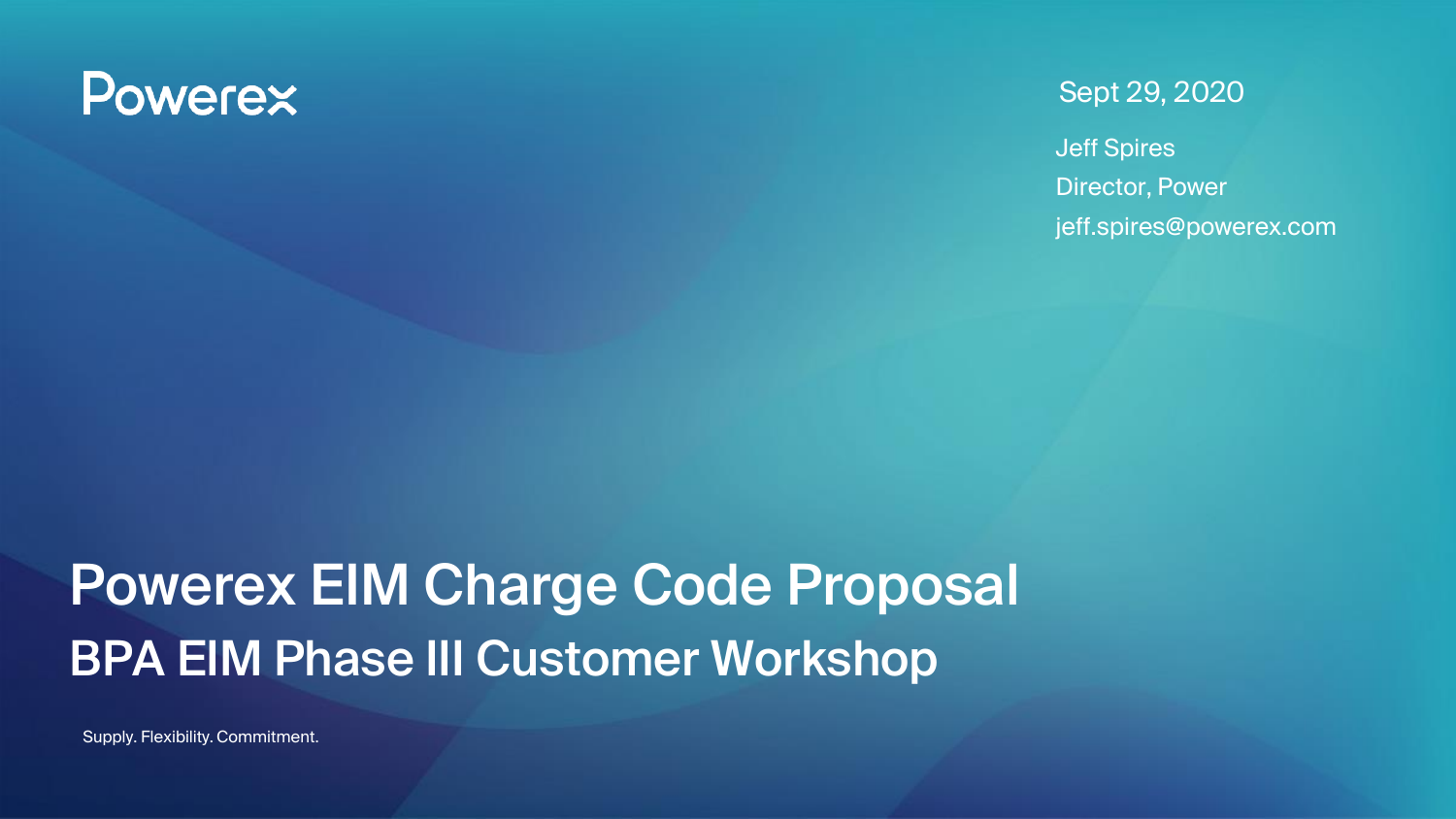### Multiple Categories of EIM Activities and Settlements

#### Buying and/or selling energy on a sub-hourly basis through EIM

- Expanded opportunities to trade through a centralized market
- Transactions settled at EIM LMPs

#### More efficient approach to balance load and generation within the hour

- $\circ$  BPA can leverage EIM to provide generation and load imbalance (i.e., Schedule 4 & 9)
- o Charges for these services determined using EIM LMPs

Re-dispatch of resources to manage congestion between locations

The EIM can allow BPA to find the least-cost manner of providing this service

*But the typical approach used by EIM Entities to recover congestion costs is highly problematic*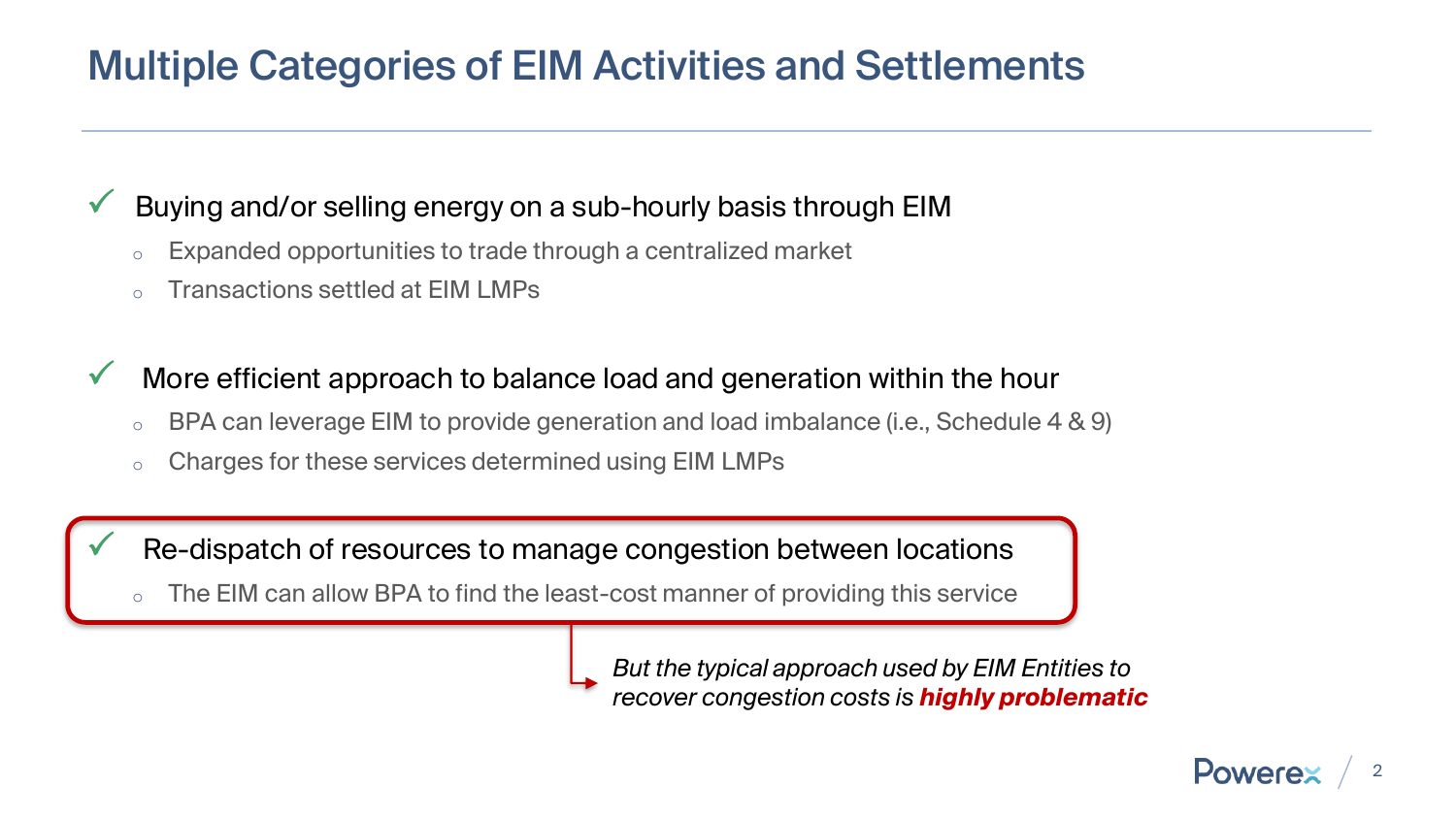### Key Problems With BPA's Proposed Approach for EIM Congestion

- Results in a **new transmission charge** after T-57 for Firm customers simply using the rights they already paid for
- Results in significant **over-collection** of congestion at a BAA level
	- o Charges applied to **all** schedule changes after T-57, not just the amount of redispatch required
	- o Majority of charges applied after T-57 are simply returned to the BAA through **offsetting credits** in other charge codes

#### • Charges are applied to the **wrong customers**

- $\circ$  Applied to all firm and non-firm schedules based solely on T-57, superseding OATT priority
- Applied to specific customers for simply using firm rights, rather than to network segment as a group

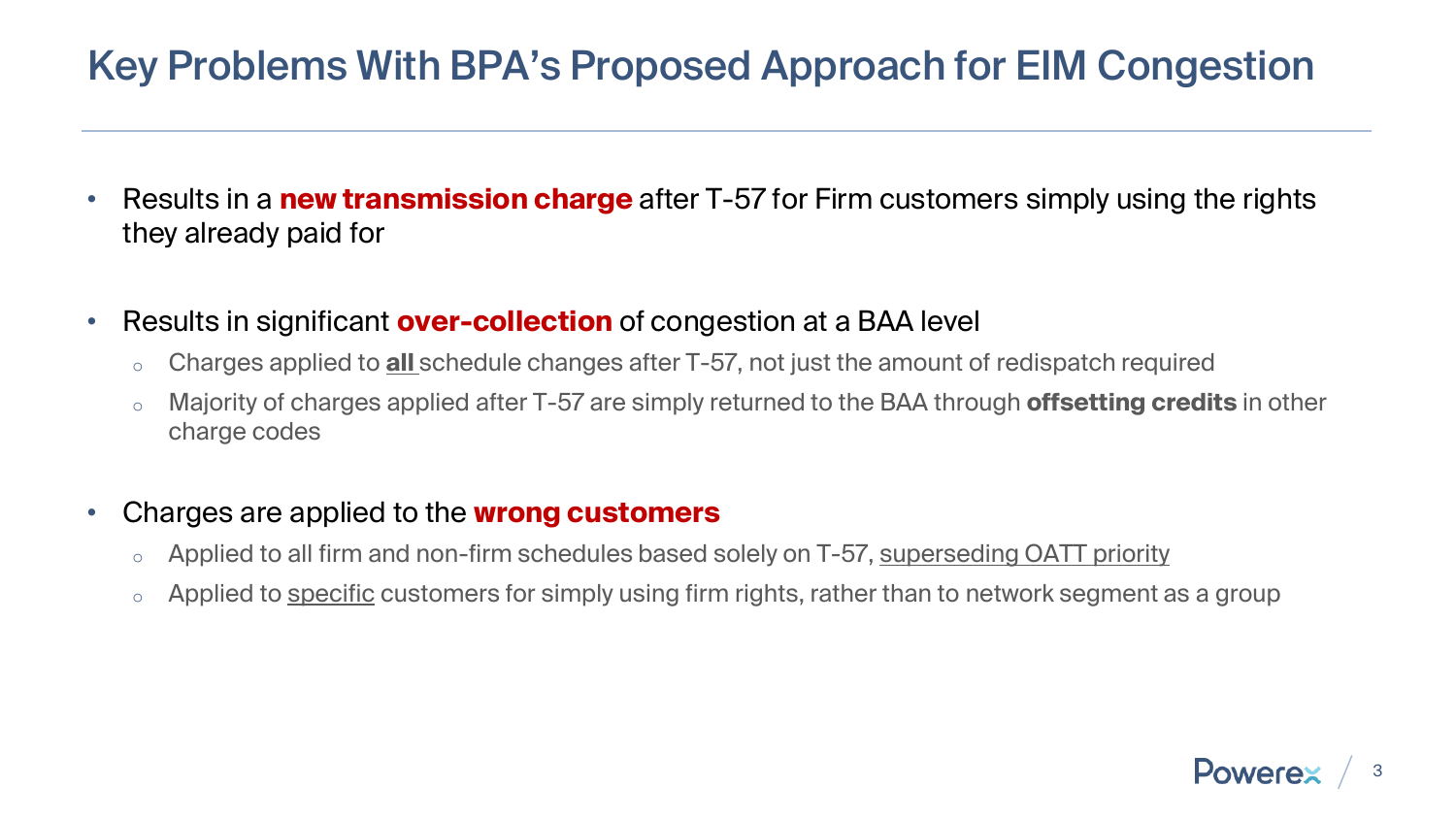### Proposed Approach Results in Significant Harm

#### • **Non-Firm** transmission scheduled *before T-57* gains significantly **increased value**

- EIM will redispatch to resolve congestion and avoid curtailment of NF schedules
- And NF customers will not pay the cost
- … and causes **direct harm** to **Firm** customers scheduling *after T-57* 
	- $\circ$  Impacts a broad array of customers and real-time uses of Firm transmission

#### • All economic benefits of participating in CAISO 15-minute and 5-minute markets are **eliminated**

- Key benefit on SI is to move power between NW and California to earn (congestion) price differential
- o EIM congestion charges would completely **nullify** the value of this activity

#### • *These significant harms are completely unnecessary and can be avoided*

o A workable solution will **not** add incremental costs or risks to BPA or its Firm NT customers

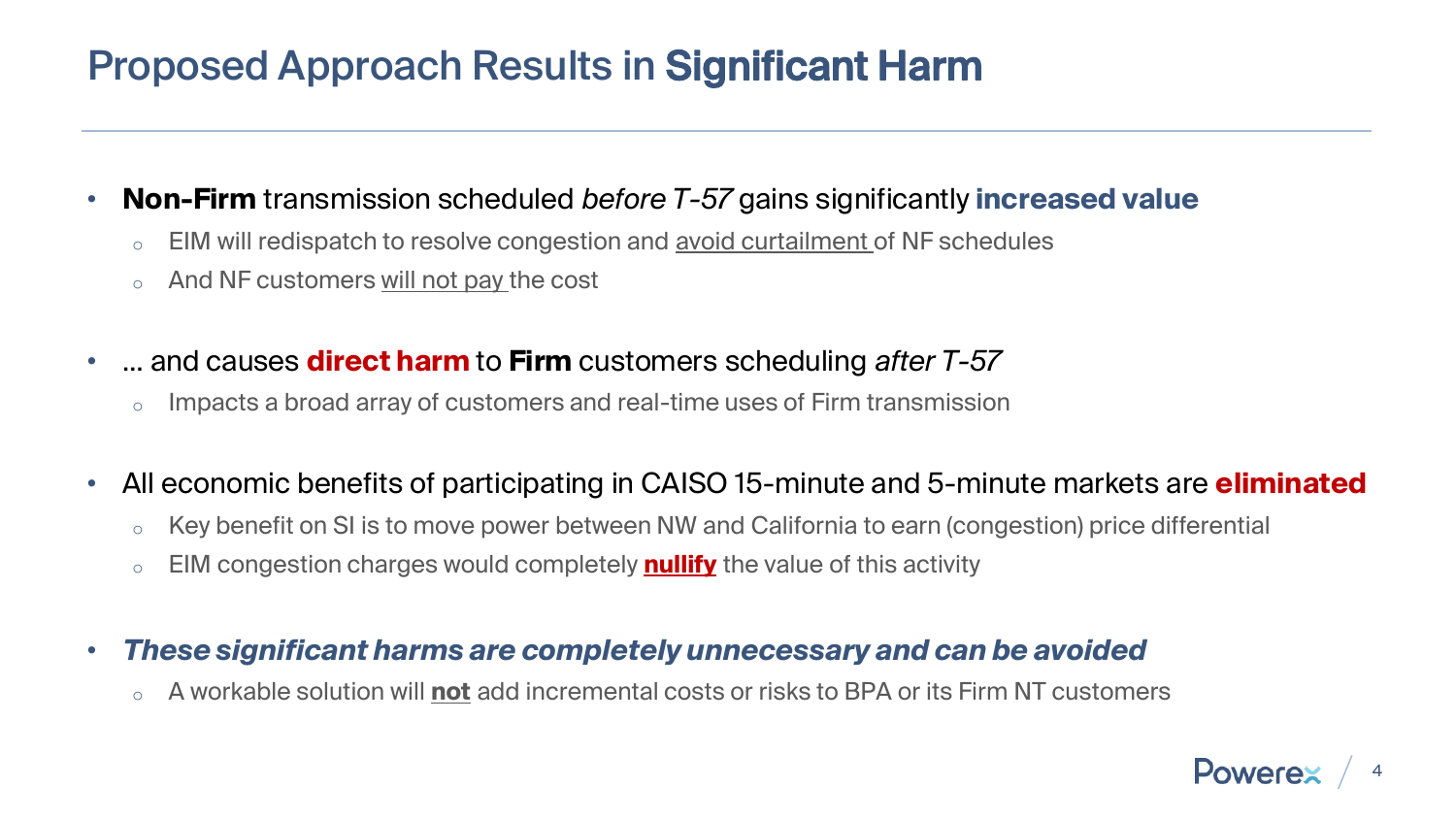#### Addressing the Challenges

#### • BPA is **uniquely situated**

- o Powerex estimates that BPA's third party PTP sales are more than **10 times greater** by volume than the next largest EIM Entity and **more than triple** every other EIM Entity combined
- $\circ$  BPA transmission supports broad and extensive use inside EIM operating timelines
- A successful solution must respect and uphold the valuable benefits customers derive from investing in long-term firm rights
	- o How does OATT priority and cost recover work today?
	- $\circ$  How can EIM be implemented in manner that is consistent with OATT principles?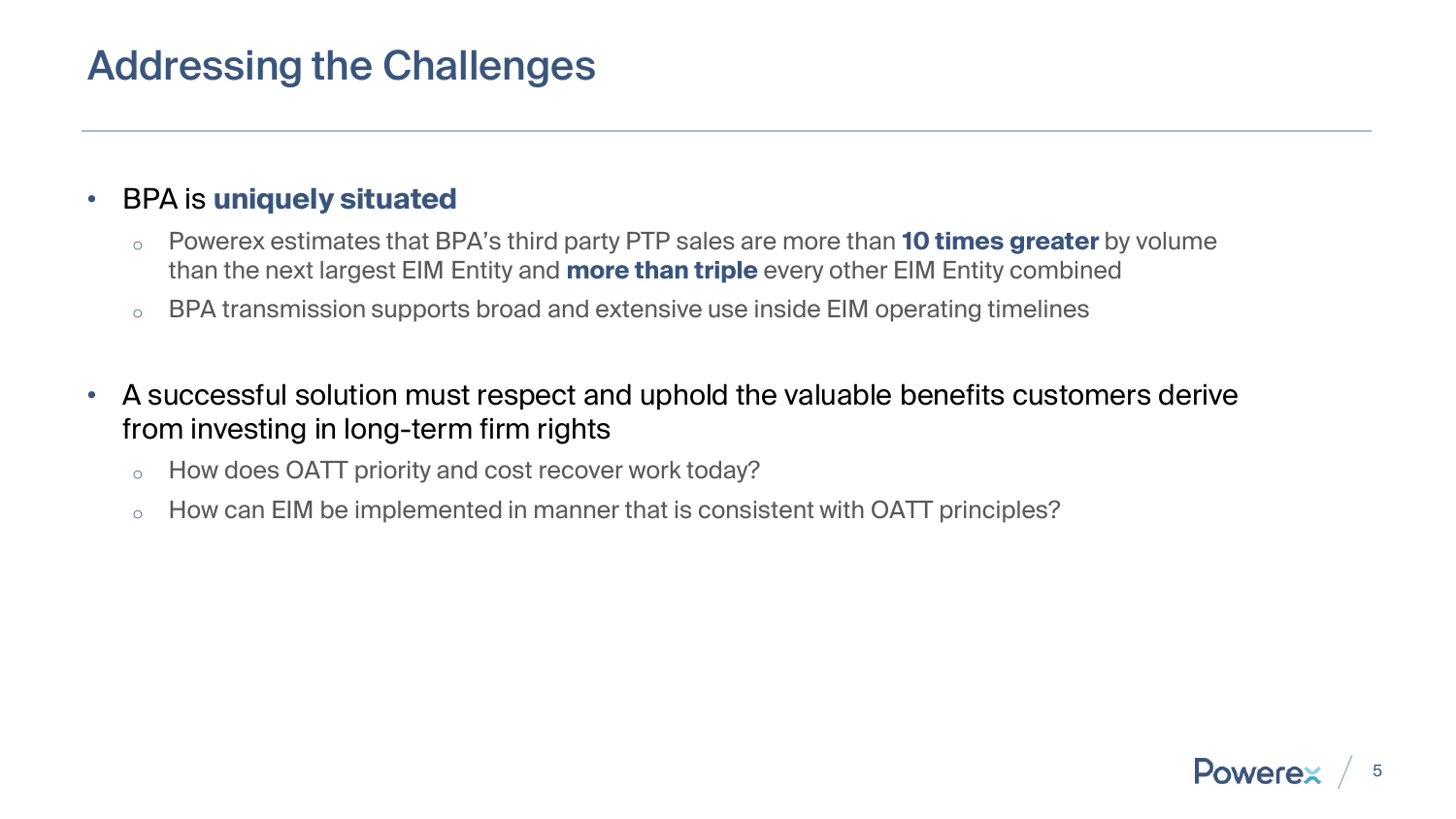### How Does OATT Priority Work Today?



**No congestion:** schedules below limit

**No congestion:** total schedules below limit

#### **Congestion:** total schedules exceed limit

- Firm schedules are below limit; **Firm not curtailed**
- NF schedules are curtailed to eliminate congestion

#### **Congestion:** total schedules exceed (de-rated) limit

- Firm NT and PTP can be curtailed pro rata; or
- Bonneville re-dispatches to avoid curtailing NT, with redispatch costs recovered through rates

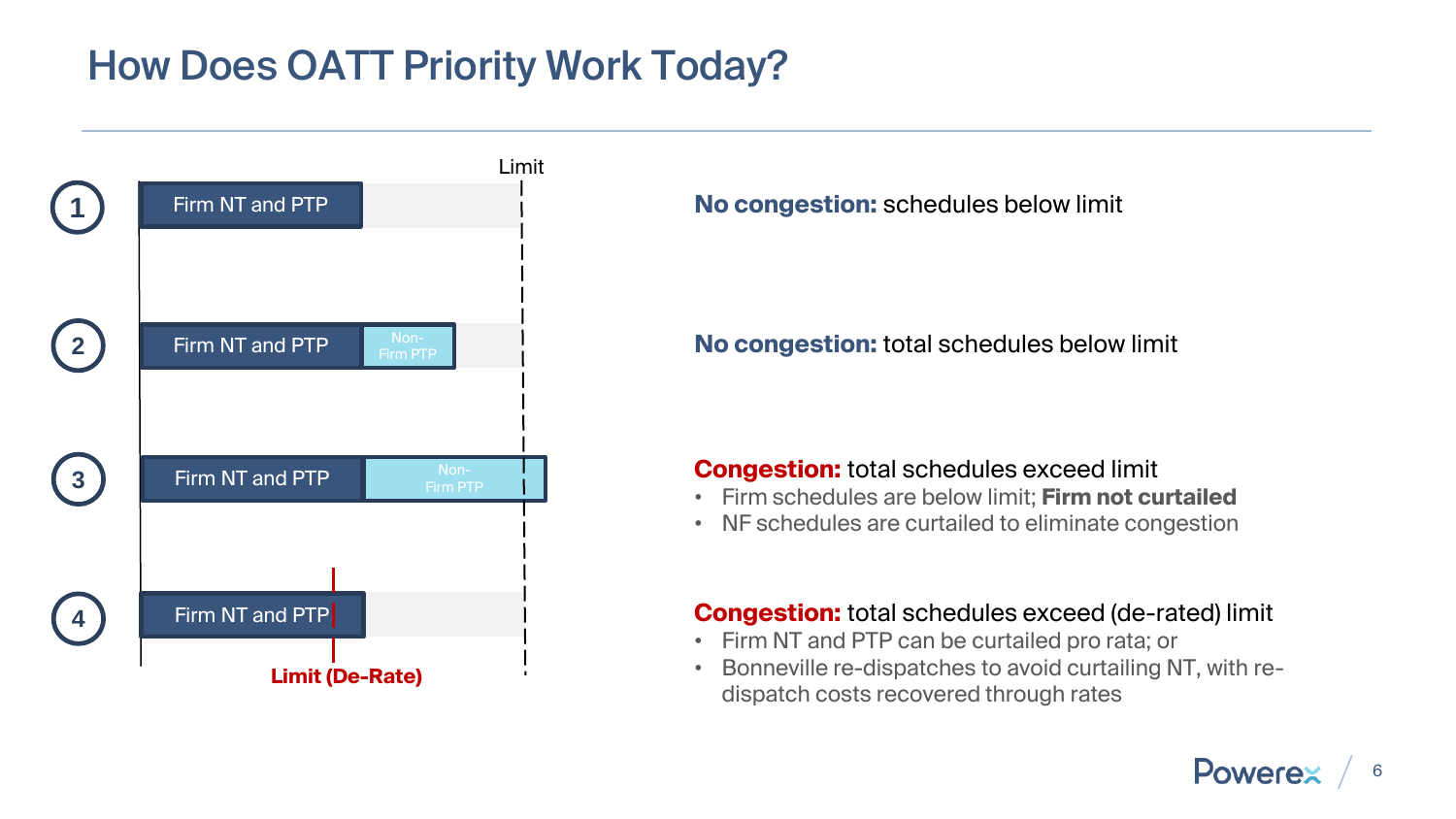### Problem with Proposed Approach: Wrong charges applied….

100 MW of Firm schedules submitted after T-57 incur "imbalance charges" …



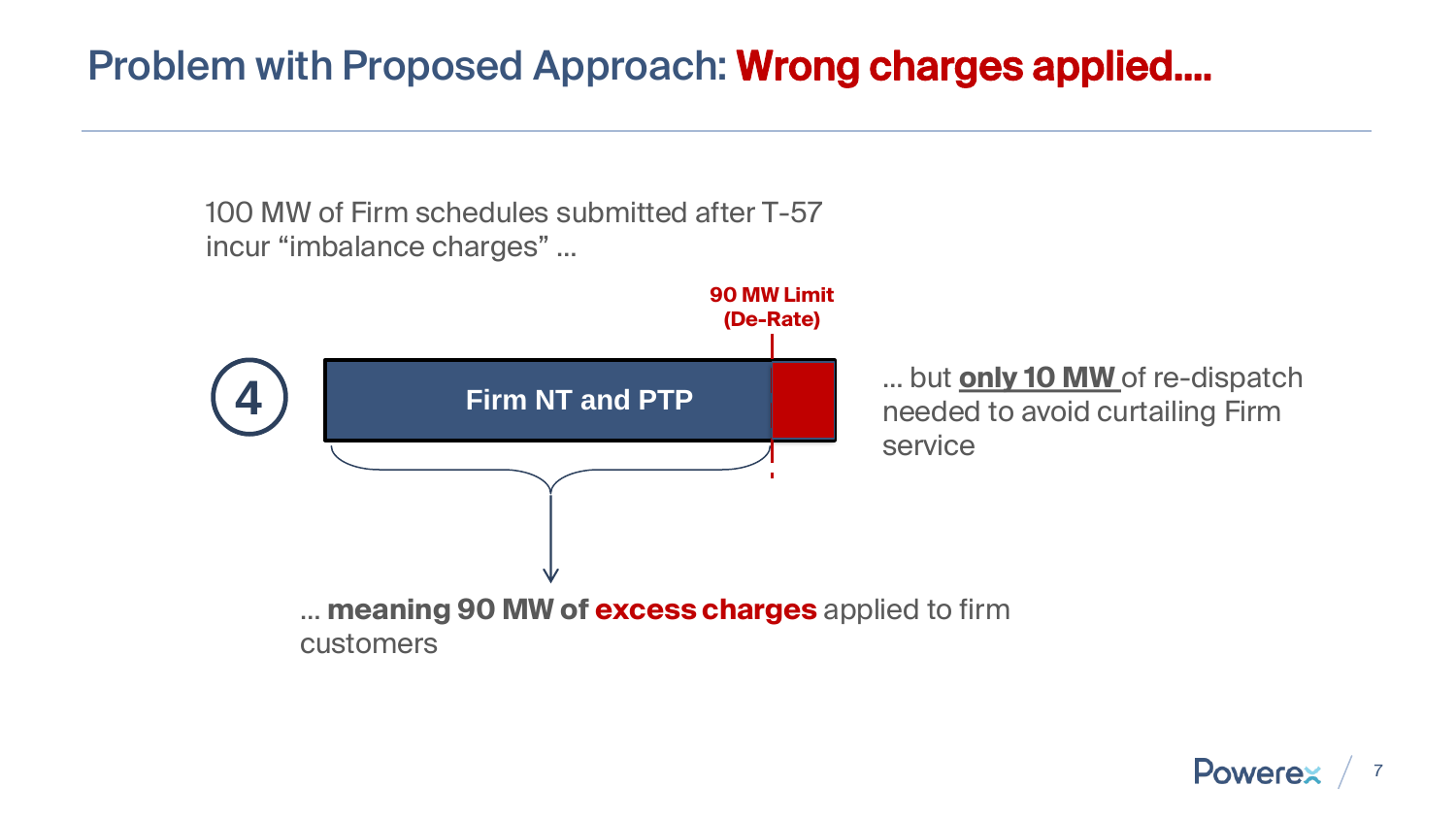### Problem with Proposed Approach: ...to the wrong customers



- fully accommodate firm request without any redispatch)
- Firm **over-charged** congestion on **entire 50 MW**, despite actual redispatch of **only 10 MW**

• NF **avoids** congestion charges

*"T-57 decides, not OATT priority"*

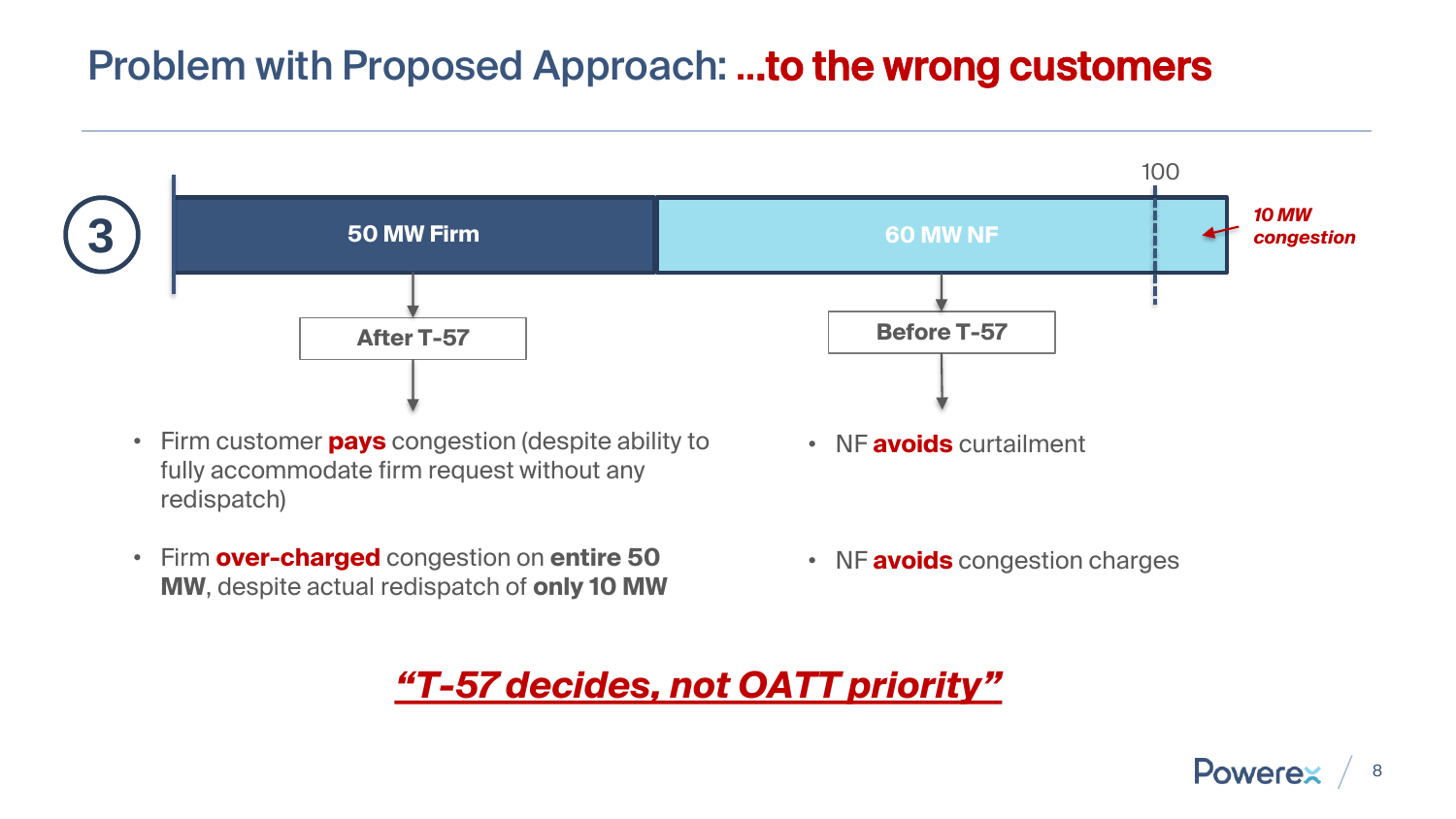### Principles of A Workable Approach

#### 1. Firm customers should not face congestion charges for simply using their rights

- $\circ$  Firm customers have already paid for this priority access under the OATT
- o Firm rights represent the capability to accept schedules without experiencing congestion
- $\circ$  Redispatch is rarely needed to fully accommodate Firm schedules
- o *Simply using Firm rights must not be mischaracterized as causing congestion*
- 2. Non-firm customers that cause congestion are either curtailed (like today), or charged the cost of EIM redispatch that allows them to avoid being curtailed
- 3. Any remaining redispatch that is required to avoid curtailing Firm (e.g., due to a transmission de-rate) is allocated to network segment customers (as a group)
	- o Generally infrequent
	- o Total cost should be **lower than today**, all else equal, due to efficiency of EIM in providing service

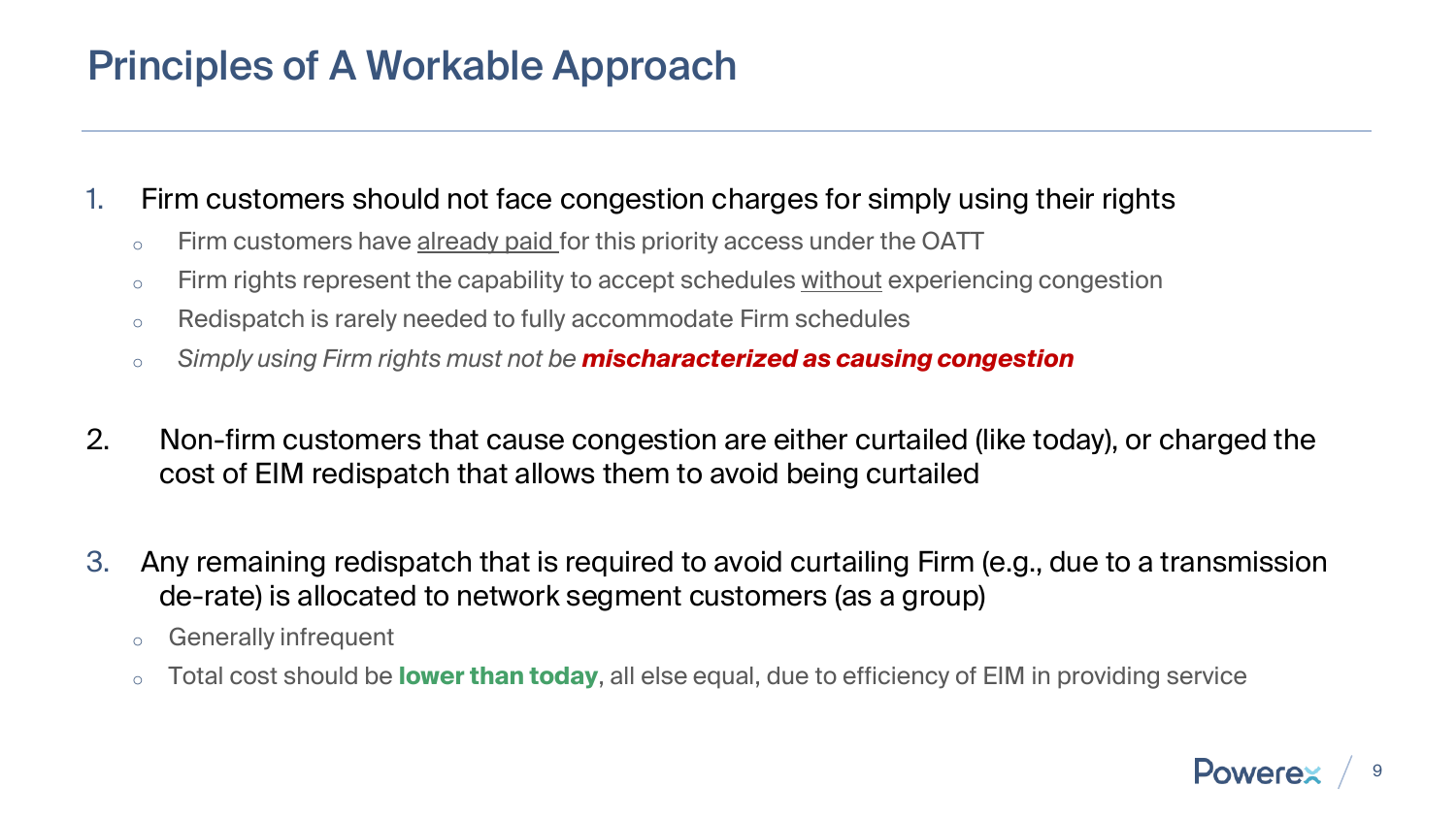### Core Elements of a Workable Approach

#### 1. Run an initial OATT-based curtailment **prior to** T-40 to ensure base schedules are feasible

- Infeasible base schedules will lead to stranded redispatch costs paid by BPA
- o A NF customer could even be **paid** to "resolve" congestion when an infeasible base schedule is later curtailed
- 2. Apply EIM imbalance charges (as proposed), but:
	- **a) Reverse** congestion charges paid by Firm NT and PTP schedules submitted **after T-57** 
		- Avoids applying new charges to firm customers for simply using their rights
	- **b) Apply** congestion charges to NF schedules submitted **prior to T-57** 
		- Allocates any cost of congestion caused by non-firm schedules
		- When the NF schedule was submitted is not relevant

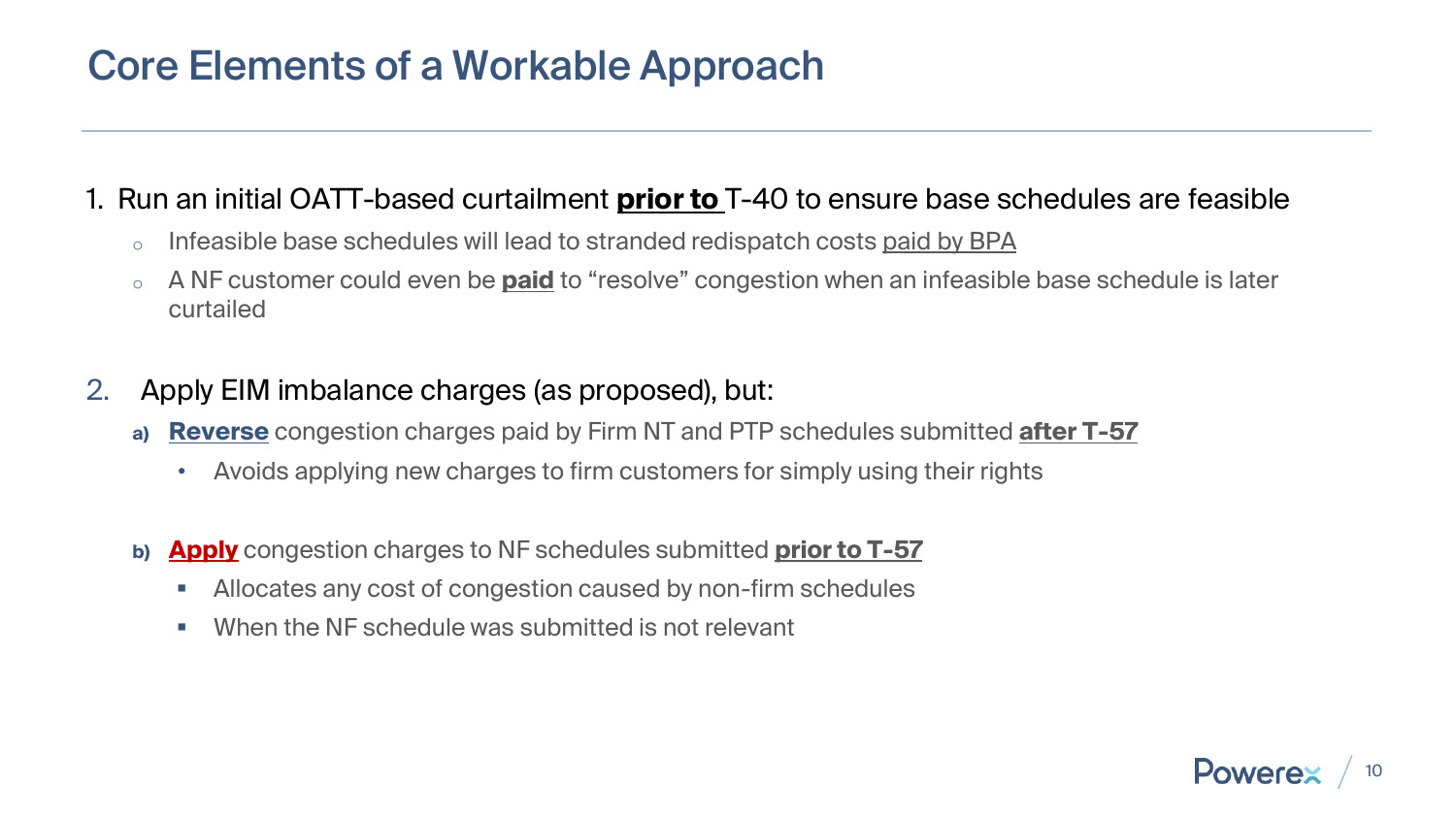### Summary of Outcomes



| <b>Today</b>                                                 | <b>Powerex Proposal</b>                                                                            | <b>Proposed EIM Approach</b>                                                 |
|--------------------------------------------------------------|----------------------------------------------------------------------------------------------------|------------------------------------------------------------------------------|
| Firm fully accommodated with no<br>congestion charged        | Firm fully accommodated with no<br>congestion charged                                              | Firm <b>pays</b> congestion after T-57                                       |
| NF schedules are <b>curtailed</b> to eliminate<br>congestion | NF schedules are <b>curtailed</b> to eliminate<br>congestion<br><u>or</u>                          | NF <b>avoids</b> curtailment                                                 |
|                                                              | NF charged EIM congestion if avoiding<br>curtailment (regardless of when<br>schedule is submitted) | NF <b>avoids</b> congestion before T-57<br>"T-57 decides, not OATT priority" |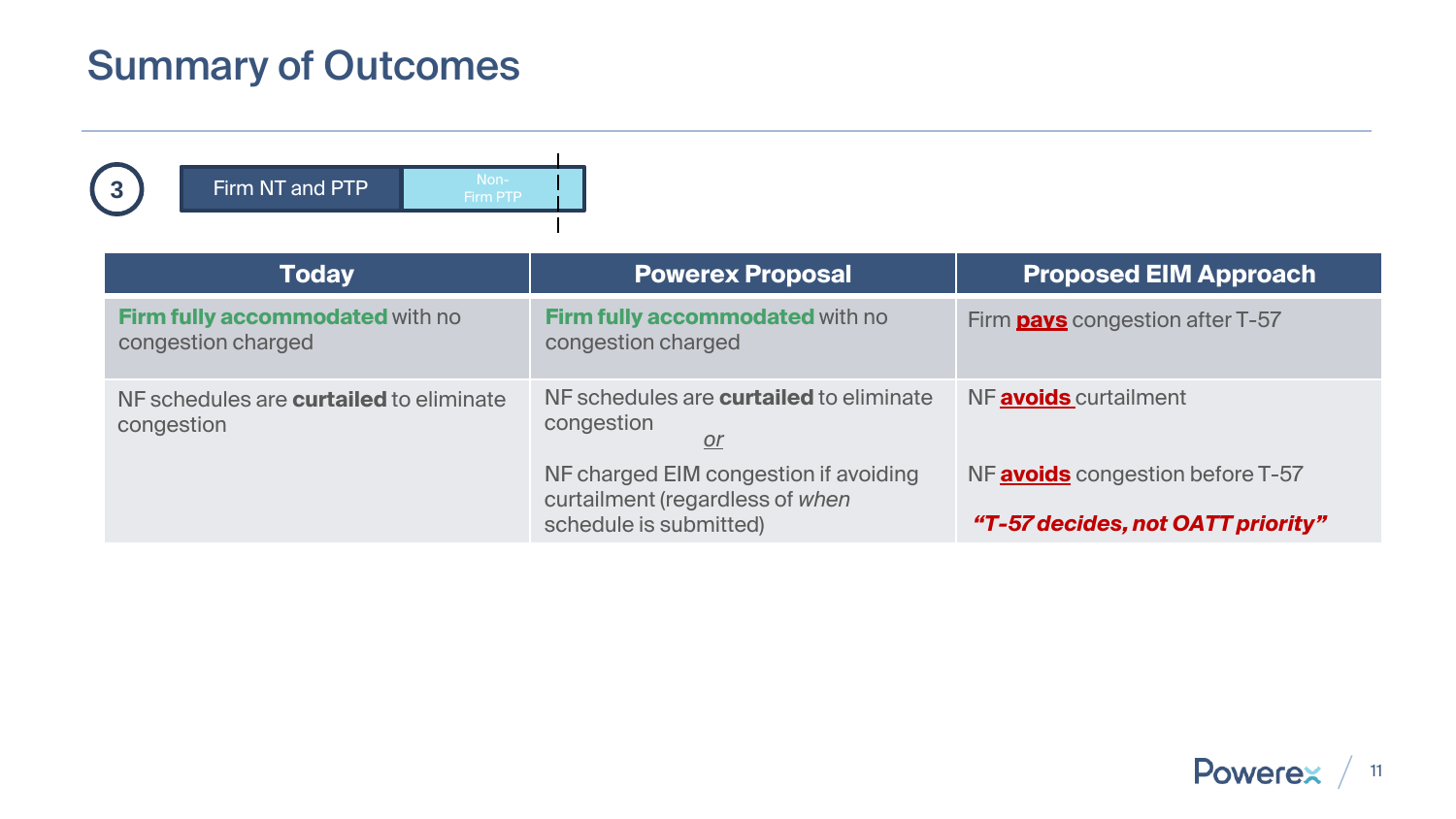### Summary of Outcomes

**4** Firm NT and PTP

| <b>Today</b>                                             | <b>Powerex Proposal</b>                                                                         | <b>Proposed EIM Approach</b>                                                                                                       |
|----------------------------------------------------------|-------------------------------------------------------------------------------------------------|------------------------------------------------------------------------------------------------------------------------------------|
| NT Redispatch to avoid curtailing NT<br><b>customers</b> | <b>EIM</b> Redispatch to avoid curtailing <b>all</b><br>firm customers                          | <b>EIM</b> Redispatch to avoid curtailing <b>all</b><br>firm customers                                                             |
| Costs recovered from network segment<br>as a group       | Costs recovered from network segment<br>as a group (with appropriate share paid<br>by firm PTP) | Specific Firm customer <b>pays</b> after T-57<br>Congestion significantly over-charged<br>and credited back to different customers |

Powerex Proposal:

- Allows BPA to leverage EIM for congestion management services
- Ensures BPA recovers its costs fully and accurately
- Allocates costs in a manner that upholds OATT principles and OATT priority (at all times)
- Avoids completely different settlement outcomes before and after T-57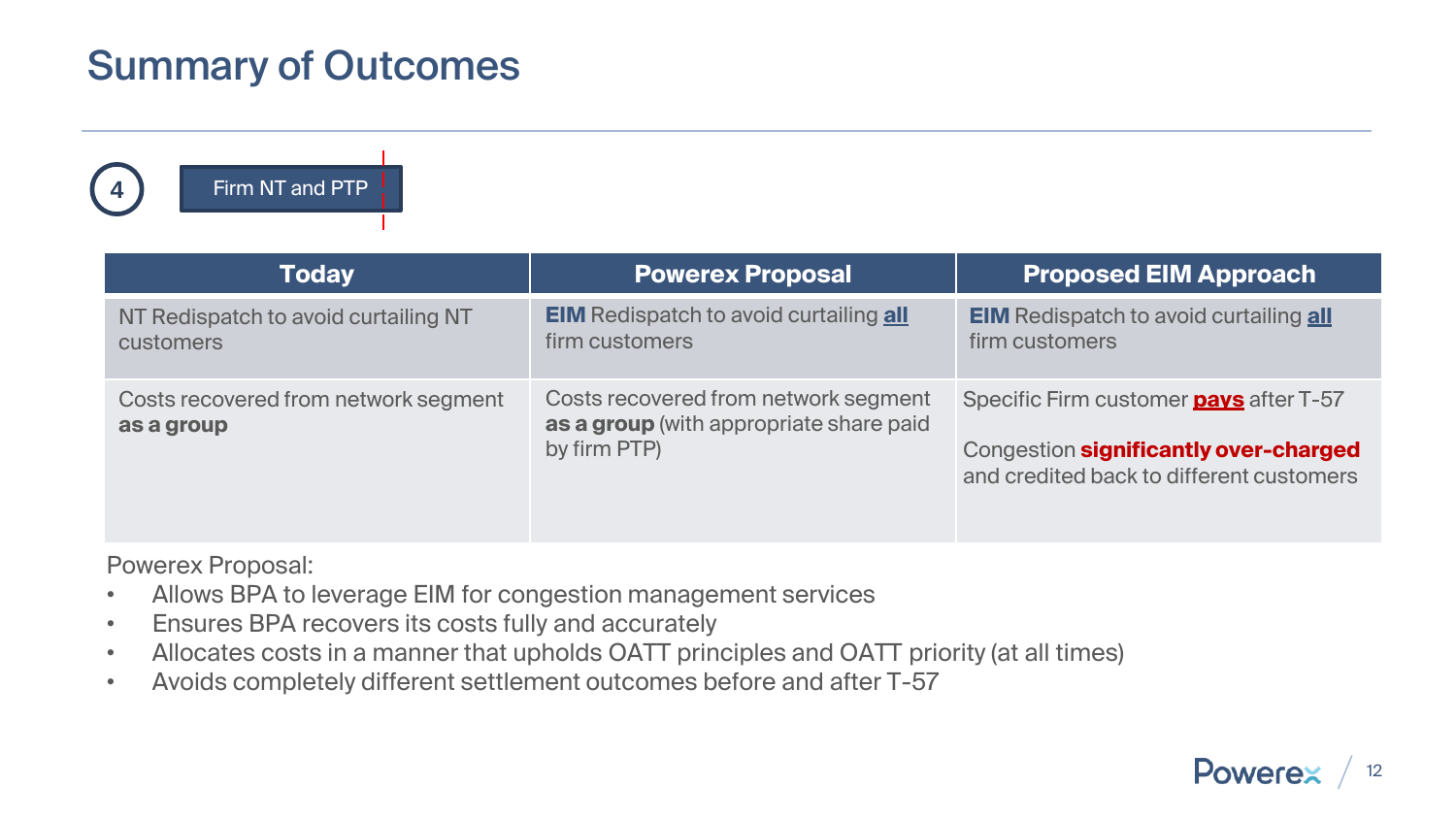#### Southern Intertie Solution

- Powerex supports leveraging EIM for improved congestion management on primary network
- For Southern Intertie, BPA should continue to rely on schedule curtailments according to OATT priority
	- Southern Intertie used solely to schedule transactions between Bonneville and other transmission systems
	- $\circ$  No firm NT load that need be protected through NT redispatch
	- o EIM redispatch **does not appear to offer significant benefits** relative today
- Adopting EIM redispatch on Southern Intertie carries **considerable risk**
	- Long-running seams issues with CAISO BAA
	- EIM redispatch could lead to unintended consequences
- BPA should clarify that EIM congestion charges **will not apply** to the Southern Intertie segment
	- No new congestion management services provided and no cost recovery required

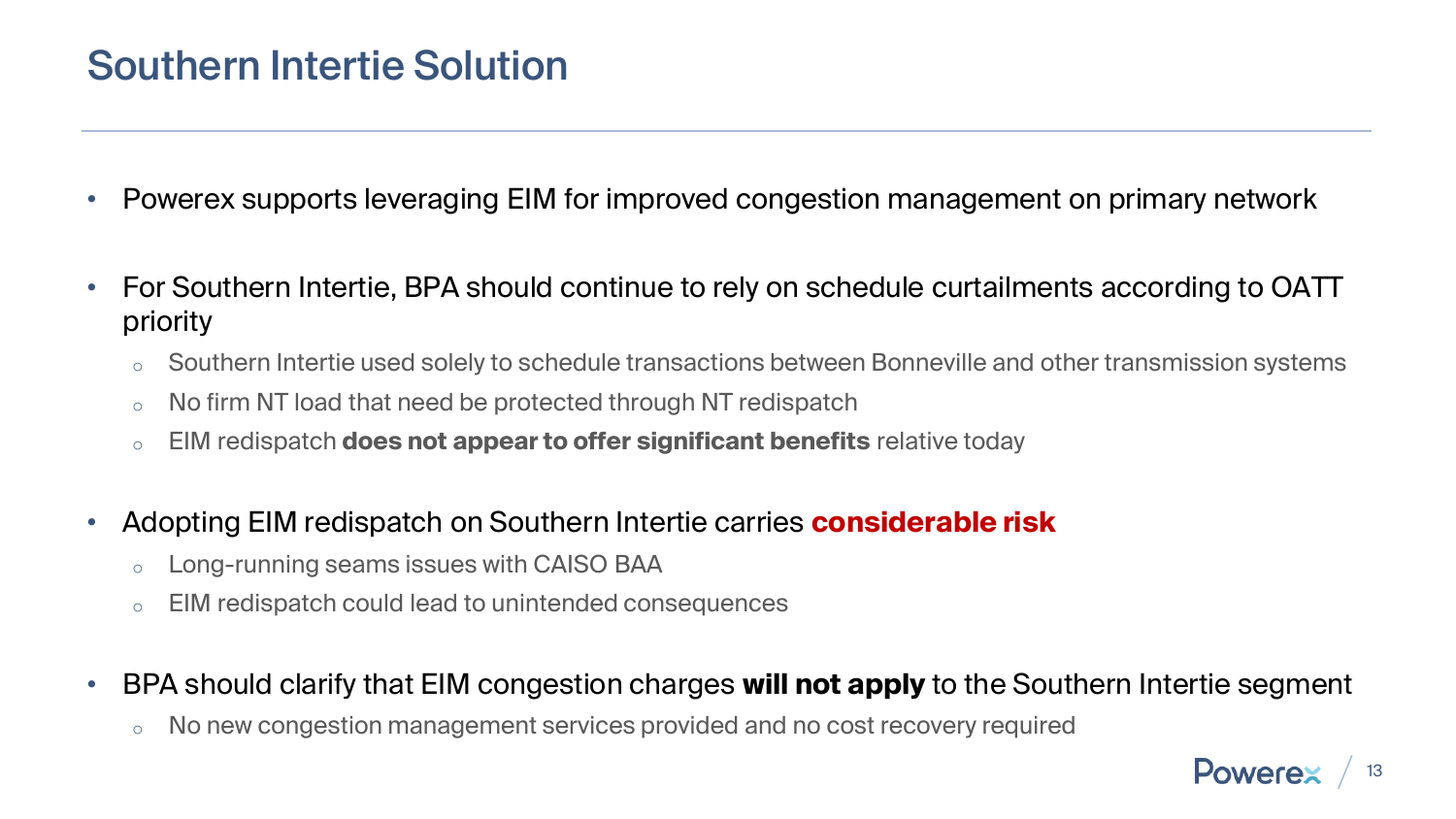### Allocating Congestion Rent to Customer that Donates to EIM

- BPA must ensure congestion rents received from CAISO for EIM Transfers are properly distributed to the transmission customers that made Firm PTP rights available to the EIM
- Necessary to **encourage** donation of transmission
	- Firm rights allow customers to purchase lower cost energy and sell it at a higher priced location
	- o Donating transmission causes customer to **forgo** this opportunity and instead make it available **for broad market use**
	- o Little incentive to donate without recovering an allocation of associated congestion rents
- Most important for Southern Intertie
	- Key benefit on these paths is to move power between NW and California to earn (congestion) price differential

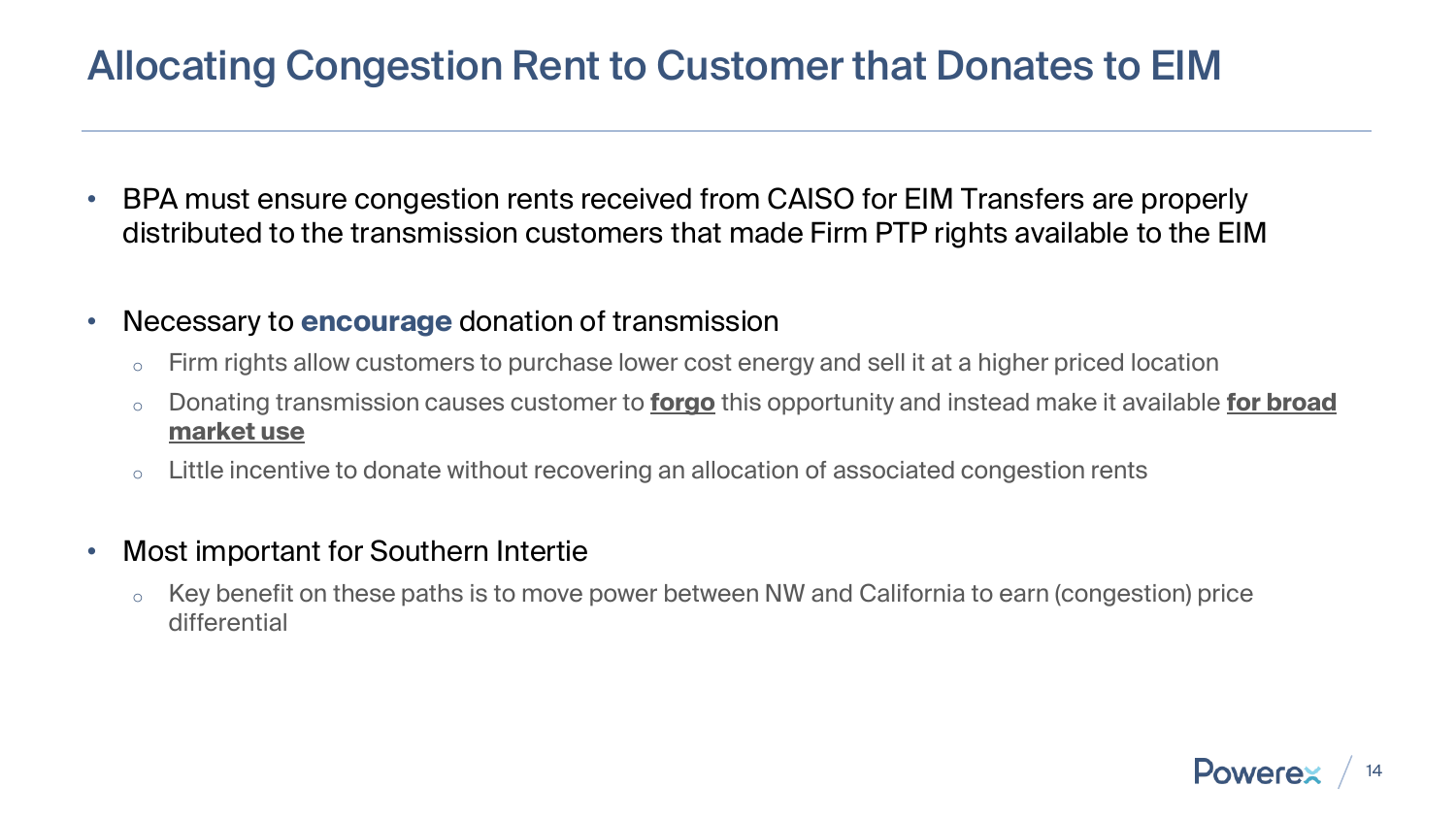### CAISO Perspective: EIM Entities Can Address Settlements Issues

- CAISO has also identified issues with the settlement approaches adopted by EIM Entities
	- o "If schedule changes between T-57 and T-20 are now exposed to imbalance energy settlement the **value proposition for procuring the transmission is reduced**."
	- "Re-dispatch costs will be incurred only if the base schedules of other resources are **approved by the EIM entity that utilize the transmission reservation of the firm transmission holder.**"
	- $\circ$  "[t]he real-time congestion offset includes congestion revenues that result from imbalance settlement  $\dots$ which **can exceed the re-dispatch costs**."
- CAISO has identified potential solutions that are generally consistent with Powerex's proposal
	- o "The **EIM entity** can address the impact of bilateral scheduling after T-57 . . . by adjusting base schedules so that transmission sold to firm transmission holders is not used."
		- *e.g.,* ensuring base schedules are feasible, employing "donation" approach for EIM transfers
	- o "[t]he **EIM entity** could chose to exempt certain wheel transactions from imbalance settlement . . . for schedule changes made after T-57 EIM entity base schedule submission deadline"
		- And thus would "not result in an over-collection of congestion revenue"

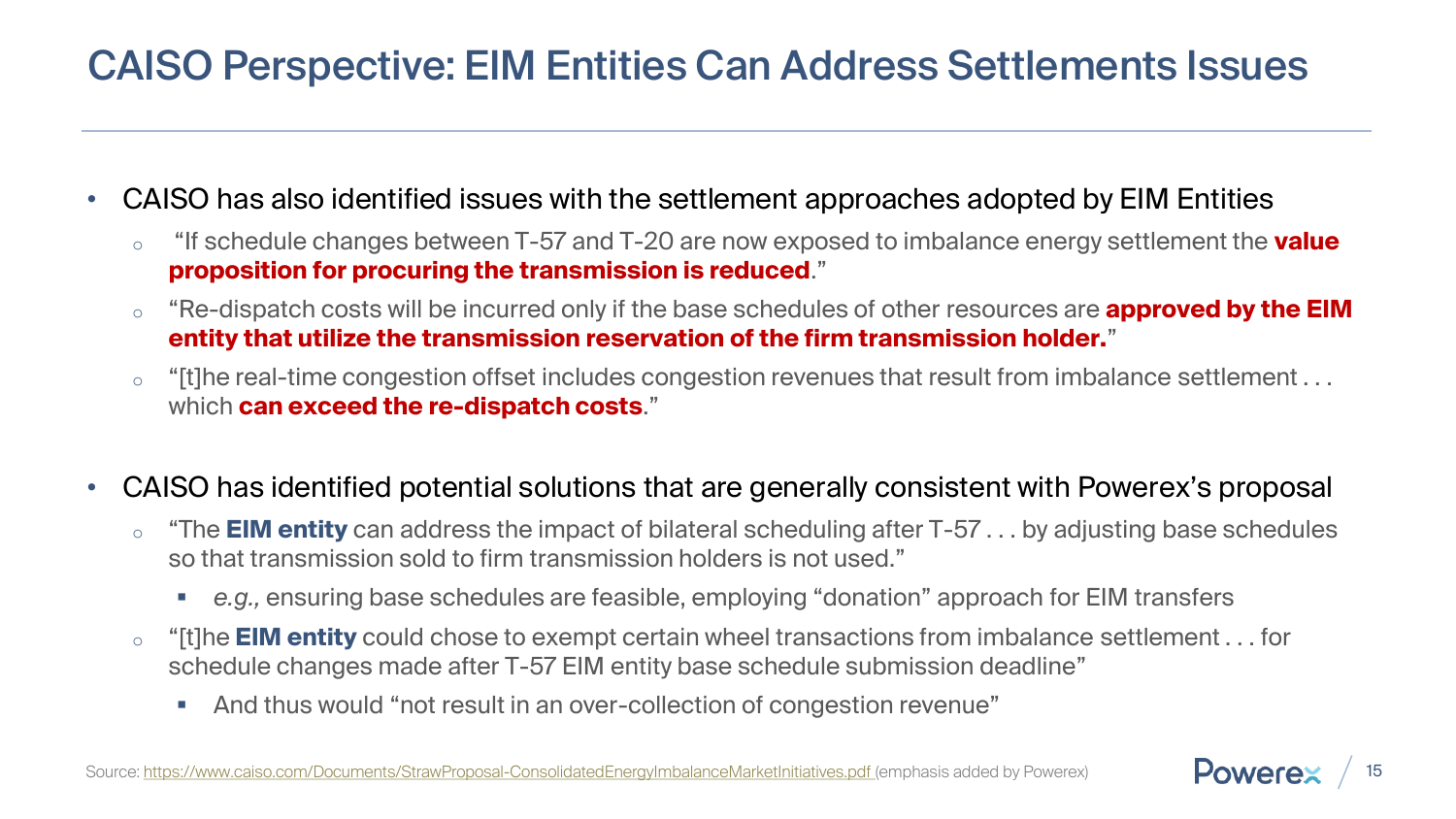#### **Summary**

- Powerex supports Bonneville's participation in the EIM
- A "direct allocation" approach has the *potential* to be workable and equitable
- But critically necessary to ensure the approach is accurate
	- o EIM should **not** alter the core principles under Bonneville's OATT for providing transmission access or for recovering costs, including congestion re-dispatch costs
- Opportunity for BPA to demonstrate that it is possible to successfully allocate costs in a manner that upholds OATT principles and OATT priority